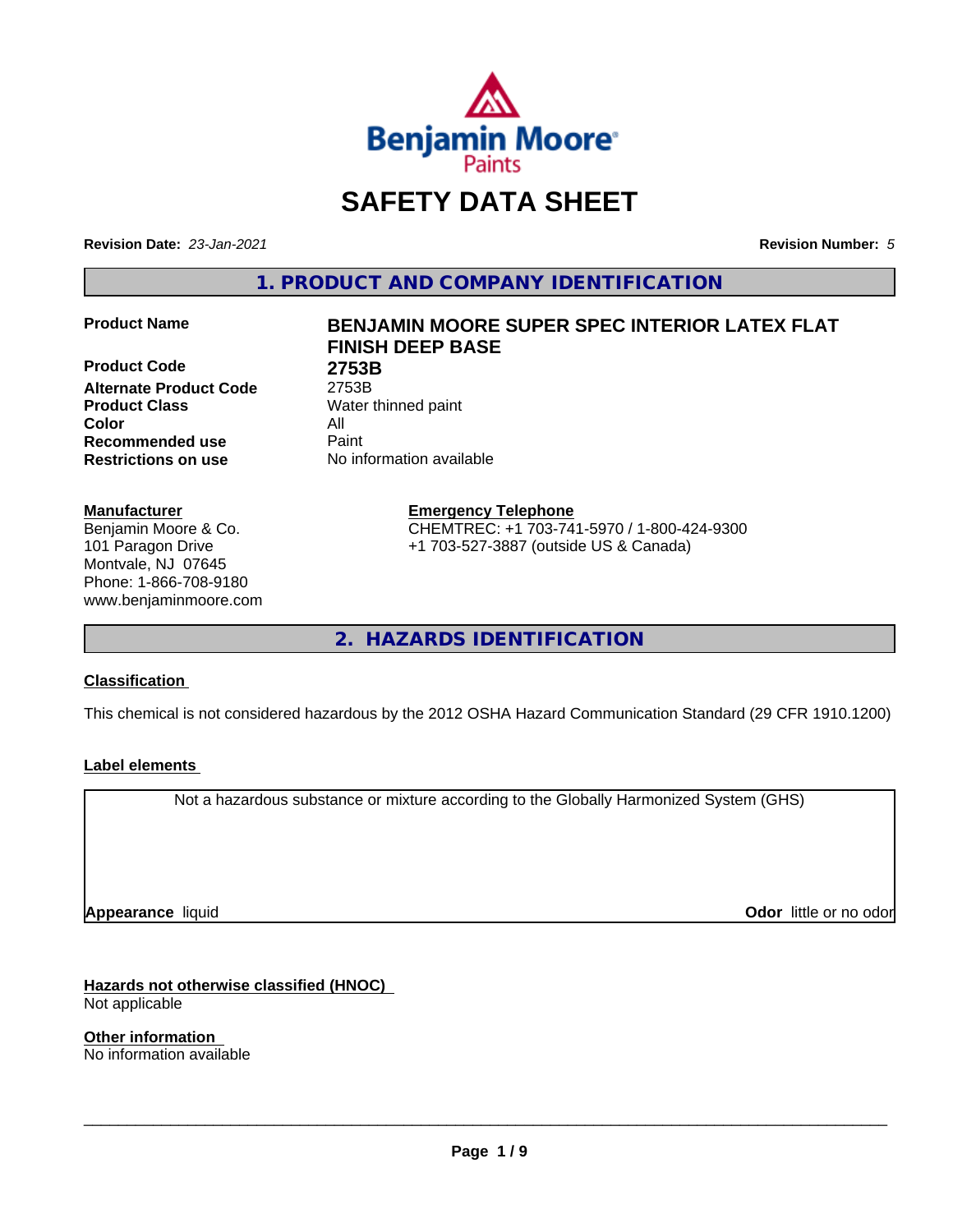**WARNING:** This product contains isothiazolinone compounds at levels of <0.1%. These substances are biocides commonly found in most paints and a variety of personal care products as a preservative. Certain individuals may be sensitive or allergic to these substances, even at low levels.

\_\_\_\_\_\_\_\_\_\_\_\_\_\_\_\_\_\_\_\_\_\_\_\_\_\_\_\_\_\_\_\_\_\_\_\_\_\_\_\_\_\_\_\_\_\_\_\_\_\_\_\_\_\_\_\_\_\_\_\_\_\_\_\_\_\_\_\_\_\_\_\_\_\_\_\_\_\_\_\_\_\_\_\_\_\_\_\_\_\_\_\_\_

# **3. COMPOSITION INFORMATION ON COMPONENTS**

| <b>Chemical name</b> | <b>CAS No.</b> | Weight-%     |
|----------------------|----------------|--------------|
| Limestone            | 1317-65-3      | 30<br>$25 -$ |
| Titanium dioxide     | 13463-67-7     |              |
| Diatomaceous earth   | 61790-53-2     |              |

|                                                  | 4. FIRST AID MEASURES                                                                                    |
|--------------------------------------------------|----------------------------------------------------------------------------------------------------------|
| <b>General Advice</b>                            | No hazards which require special first aid measures.                                                     |
| <b>Eye Contact</b>                               | Rinse thoroughly with plenty of water for at least 15 minutes and consult a<br>physician.                |
| <b>Skin Contact</b>                              | Wash off immediately with soap and plenty of water while removing all<br>contaminated clothes and shoes. |
| <b>Inhalation</b>                                | Move to fresh air. If symptoms persist, call a physician.                                                |
| Ingestion                                        | Clean mouth with water and afterwards drink plenty of water. Consult a physician<br>if necessary.        |
| <b>Most Important</b><br><b>Symptoms/Effects</b> | None known.                                                                                              |
| <b>Notes To Physician</b>                        | Treat symptomatically.                                                                                   |

**5. FIRE-FIGHTING MEASURES**

| <b>Suitable Extinguishing Media</b>                                    | Use extinguishing measures that are appropriate to local<br>circumstances and the surrounding environment.                                   |
|------------------------------------------------------------------------|----------------------------------------------------------------------------------------------------------------------------------------------|
| Protective equipment and precautions for firefighters                  | As in any fire, wear self-contained breathing apparatus<br>pressure-demand, MSHA/NIOSH (approved or equivalent)<br>and full protective gear. |
| <b>Specific Hazards Arising From The Chemical</b>                      | Closed containers may rupture if exposed to fire or<br>extreme heat.                                                                         |
| Sensitivity to mechanical impact                                       | No                                                                                                                                           |
| Sensitivity to static discharge                                        | No                                                                                                                                           |
| <b>Flash Point Data</b><br>Flash point (°F)<br><b>Flash Point (°C)</b> | Not applicable<br>Not applicable                                                                                                             |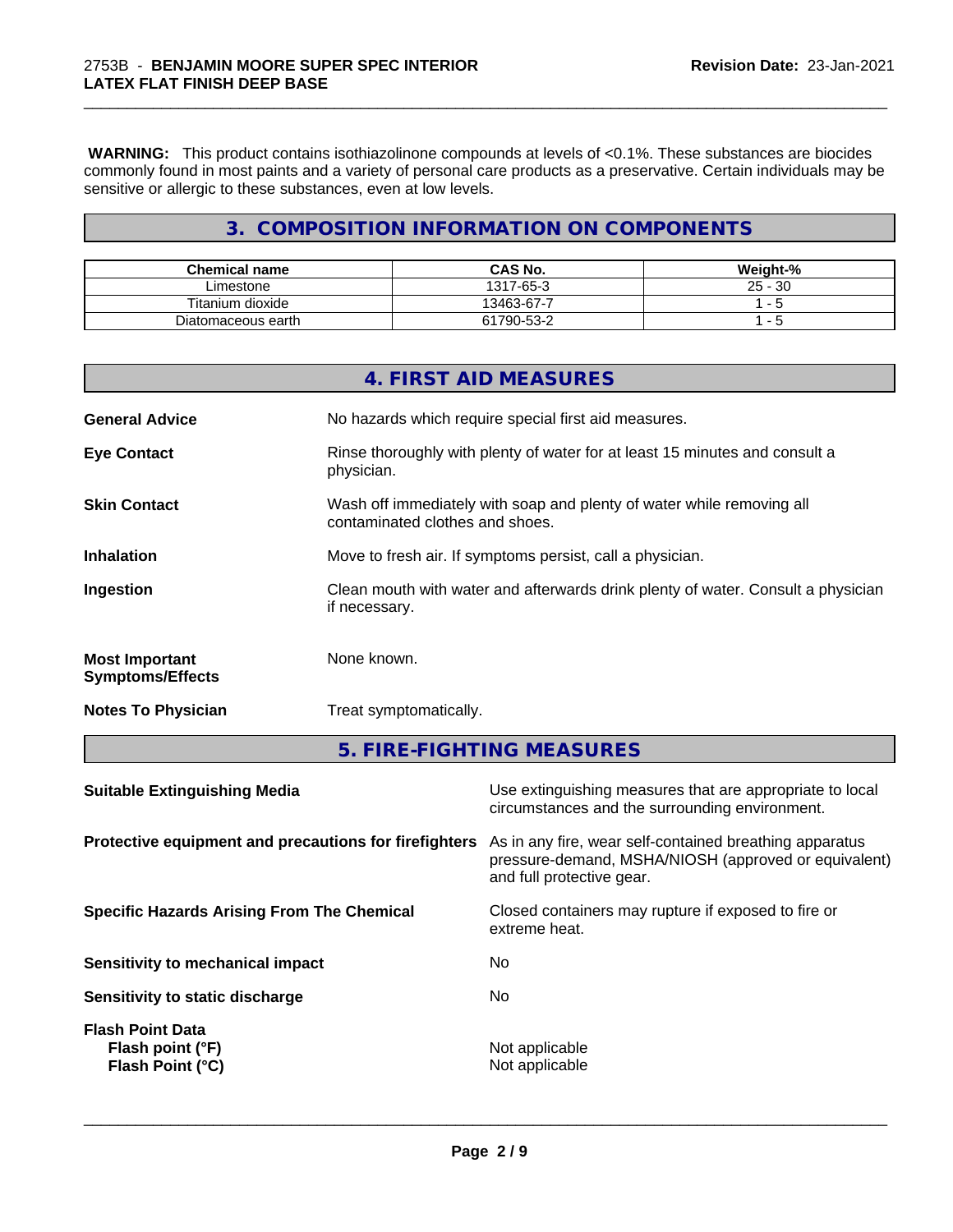#### 2753B - **BENJAMIN MOORE SUPER SPEC INTERIOR LATEX FLAT FINISH DEEP BASE**

| <b>Method</b>                           |                                                               |                        | Not applicable                   |                                |
|-----------------------------------------|---------------------------------------------------------------|------------------------|----------------------------------|--------------------------------|
|                                         | <b>Flammability Limits In Air</b>                             |                        |                                  |                                |
|                                         | Lower flammability limit:<br><b>Upper flammability limit:</b> |                        | Not applicable<br>Not applicable |                                |
| <b>NFPA</b>                             | Health: 1                                                     | <b>Flammability: 0</b> | <b>Instability: 0</b>            | <b>Special: Not Applicable</b> |
| <b>NFPA Legend</b><br>0 - Not Hazardous |                                                               |                        |                                  |                                |

- 
- 1 Slightly
- 2 Moderate
- 3 High
- 4 Severe

*The ratings assigned are only suggested ratings, the contractor/employer has ultimate responsibilities for NFPA ratings where this system is used.*

*Additional information regarding the NFPA rating system is available from the National Fire Protection Agency (NFPA) at www.nfpa.org.*

# **6. ACCIDENTAL RELEASE MEASURES**

| <b>Personal Precautions</b>      | Avoid contact with skin, eyes and clothing. Ensure adequate ventilation.                                                                                                         |
|----------------------------------|----------------------------------------------------------------------------------------------------------------------------------------------------------------------------------|
| <b>Other Information</b>         | Prevent further leakage or spillage if safe to do so.                                                                                                                            |
| <b>Environmental precautions</b> | See Section 12 for additional Ecological Information.                                                                                                                            |
| <b>Methods for Cleaning Up</b>   | Soak up with inert absorbent material. Sweep up and shovel into suitable<br>containers for disposal.                                                                             |
|                                  | 7. HANDLING AND STORAGE                                                                                                                                                          |
| <b>Handling</b>                  | Avoid contact with skin, eyes and clothing. Avoid breathing vapors, spray mists or<br>sanding dust. In case of insufficient ventilation, wear suitable respiratory<br>equipment. |
| <b>Storage</b>                   | Keep container tightly closed. Keep out of the reach of children.                                                                                                                |
| <b>Incompatible Materials</b>    | No information available                                                                                                                                                         |
|                                  |                                                                                                                                                                                  |

**8. EXPOSURE CONTROLS/PERSONAL PROTECTION**

#### **Exposure Limits**

| <b>Chemical name</b> | <b>ACGIH TLV</b>         | <b>OSHA PEL</b>           |
|----------------------|--------------------------|---------------------------|
| Limestone            | N/E                      | 15 mg/m $3$ - TWA         |
|                      |                          | $5 \text{ mg/m}^3$ - TWA  |
| Titanium dioxide     | TWA: $10 \text{ mg/m}^3$ | $15 \text{ mg/m}^3$ - TWA |
| Diatomaceous earth   | N/E                      |                           |
|                      |                          | 20 mppcf - TWA            |

#### **Legend**

ACGIH - American Conference of Governmental Industrial Hygienists Exposure Limits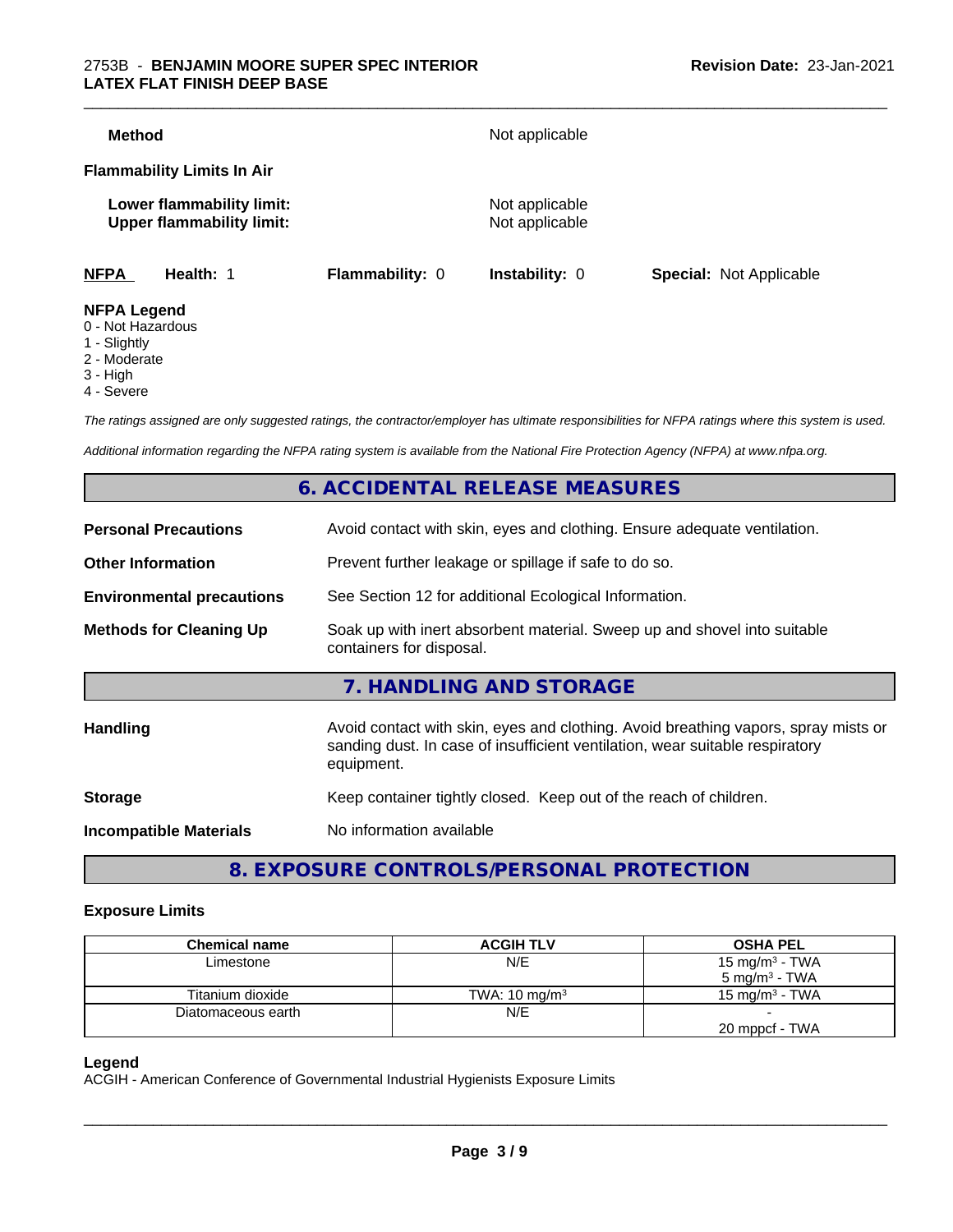OSHA - Occupational Safety & Health Administration Exposure Limits N/E - Not Established

| Ensure adequate ventilation, especially in confined areas.<br><b>Engineering Measures</b> |                                                                                                                                     |  |
|-------------------------------------------------------------------------------------------|-------------------------------------------------------------------------------------------------------------------------------------|--|
| <b>Personal Protective Equipment</b>                                                      |                                                                                                                                     |  |
| <b>Eye/Face Protection</b>                                                                | Safety glasses with side-shields.                                                                                                   |  |
| <b>Skin Protection</b>                                                                    | Protective gloves and impervious clothing.                                                                                          |  |
| <b>Respiratory Protection</b>                                                             | In case of insufficient ventilation wear suitable respiratory equipment.                                                            |  |
| <b>Hygiene Measures</b>                                                                   | Avoid contact with skin, eyes and clothing. Remove and wash contaminated<br>clothing before re-use. Wash thoroughly after handling. |  |

\_\_\_\_\_\_\_\_\_\_\_\_\_\_\_\_\_\_\_\_\_\_\_\_\_\_\_\_\_\_\_\_\_\_\_\_\_\_\_\_\_\_\_\_\_\_\_\_\_\_\_\_\_\_\_\_\_\_\_\_\_\_\_\_\_\_\_\_\_\_\_\_\_\_\_\_\_\_\_\_\_\_\_\_\_\_\_\_\_\_\_\_\_

# **9. PHYSICAL AND CHEMICAL PROPERTIES**

| Appearance                           | liquid                   |
|--------------------------------------|--------------------------|
| Odor                                 | little or no odor        |
| <b>Odor Threshold</b>                | No information available |
| Density (Ibs/gal)                    | $10.8 - 10.9$            |
| <b>Specific Gravity</b>              | $1.29 - 1.31$            |
| pH                                   | No information available |
| <b>Viscosity (cps)</b>               | No information available |
| Solubility(ies)                      | No information available |
| <b>Water solubility</b>              | No information available |
| <b>Evaporation Rate</b>              | No information available |
| Vapor pressure                       | No information available |
| <b>Vapor density</b>                 | No information available |
| Wt. % Solids                         | $45 - 55$                |
| Vol. % Solids                        | $30 - 40$                |
| Wt. % Volatiles                      | $45 - 55$                |
| <b>Vol. % Volatiles</b>              | $60 - 70$                |
| <b>VOC Regulatory Limit (g/L)</b>    | < 50                     |
| <b>Boiling Point (°F)</b>            | 212                      |
| <b>Boiling Point (°C)</b>            | 100                      |
| Freezing point (°F)                  | 32                       |
| <b>Freezing Point (°C)</b>           | $\Omega$                 |
| Flash point (°F)                     | Not applicable           |
| Flash Point (°C)                     | Not applicable           |
| <b>Method</b>                        | Not applicable           |
| Flammability (solid, gas)            | Not applicable           |
| <b>Upper flammability limit:</b>     | Not applicable           |
| Lower flammability limit:            | Not applicable           |
| <b>Autoignition Temperature (°F)</b> | No information available |
| <b>Autoignition Temperature (°C)</b> | No information available |
| Decomposition Temperature (°F)       | No information available |
| Decomposition Temperature (°C)       | No information available |
| <b>Partition coefficient</b>         | No information available |

# **10. STABILITY AND REACTIVITY**

**Reactivity Not Applicable** Not Applicable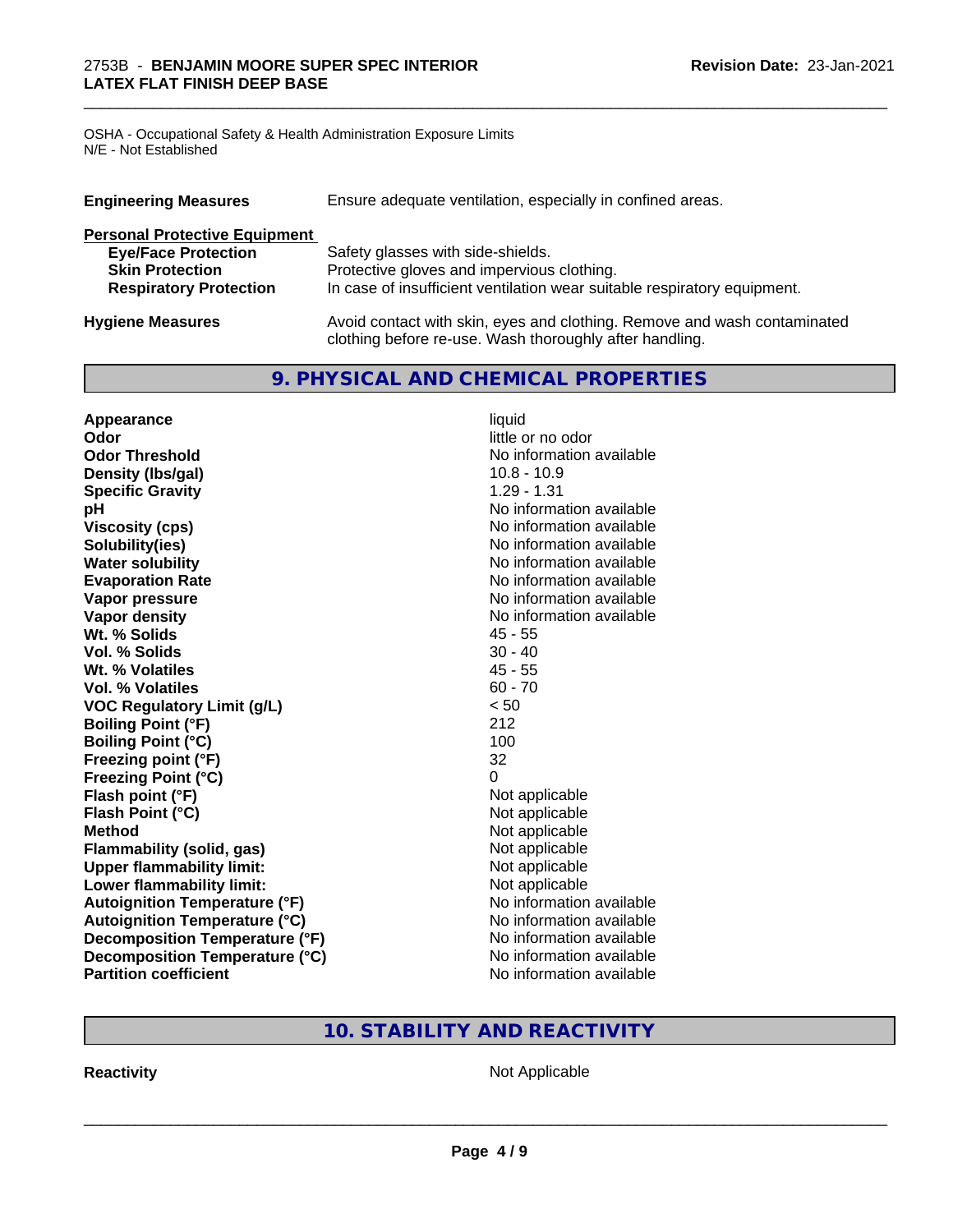| <b>Chemical Stability</b>               | Stable under normal conditions.          |
|-----------------------------------------|------------------------------------------|
| <b>Conditions to avoid</b>              | Prevent from freezing.                   |
| <b>Incompatible Materials</b>           | No materials to be especially mentioned. |
| <b>Hazardous Decomposition Products</b> | None under normal use.                   |
| Possibility of hazardous reactions      | None under normal conditions of use.     |

# **11. TOXICOLOGICAL INFORMATION**

\_\_\_\_\_\_\_\_\_\_\_\_\_\_\_\_\_\_\_\_\_\_\_\_\_\_\_\_\_\_\_\_\_\_\_\_\_\_\_\_\_\_\_\_\_\_\_\_\_\_\_\_\_\_\_\_\_\_\_\_\_\_\_\_\_\_\_\_\_\_\_\_\_\_\_\_\_\_\_\_\_\_\_\_\_\_\_\_\_\_\_\_\_

| <b>Product Information</b>                                   |                                                                                            |
|--------------------------------------------------------------|--------------------------------------------------------------------------------------------|
| Information on likely routes of exposure                     |                                                                                            |
| <b>Principal Routes of Exposure</b>                          | Eye contact, skin contact and inhalation.                                                  |
| <b>Acute Toxicity</b>                                        |                                                                                            |
| <b>Product Information</b>                                   | No information available                                                                   |
|                                                              | Symptoms related to the physical, chemical and toxicological characteristics               |
| <b>Symptoms</b>                                              | No information available                                                                   |
|                                                              | Delayed and immediate effects as well as chronic effects from short and long-term exposure |
| Eye contact                                                  | May cause slight irritation.                                                               |
| <b>Skin contact</b>                                          | Substance may cause slight skin irritation. Prolonged or repeated contact may dry          |
|                                                              | skin and cause irritation.                                                                 |
| <b>Inhalation</b>                                            | May cause irritation of respiratory tract.                                                 |
| Ingestion                                                    | Ingestion may cause gastrointestinal irritation, nausea, vomiting and diarrhea.            |
| <b>Sensitization</b>                                         | No information available                                                                   |
| <b>Neurological Effects</b>                                  | No information available.                                                                  |
| <b>Mutagenic Effects</b>                                     | No information available.                                                                  |
| <b>Reproductive Effects</b><br><b>Developmental Effects</b>  | No information available.<br>No information available.                                     |
|                                                              | No information available.                                                                  |
| <b>Target organ effects</b><br><b>STOT - single exposure</b> | No information available.                                                                  |
| <b>STOT - repeated exposure</b>                              | No information available.                                                                  |
| Other adverse effects                                        | No information available.                                                                  |
| <b>Aspiration Hazard</b>                                     | No information available                                                                   |
| <b>Numerical measures of toxicity</b>                        |                                                                                            |
|                                                              | The following values are calculated based on chapter 3.1 of the GHS document               |
|                                                              | $0.00010$ $\mu$                                                                            |

**ATEmix (oral)** 336843 mg/kg

# **Component Information**

| nhon<br>hemical name<br>. | LD50<br>Dral          | DEC<br>Dermal<br>-רים | LC50<br>innalation |
|---------------------------|-----------------------|-----------------------|--------------------|
| ⊧ dioxide<br>litanium     | 10000<br>Rat<br>ma/ka |                       |                    |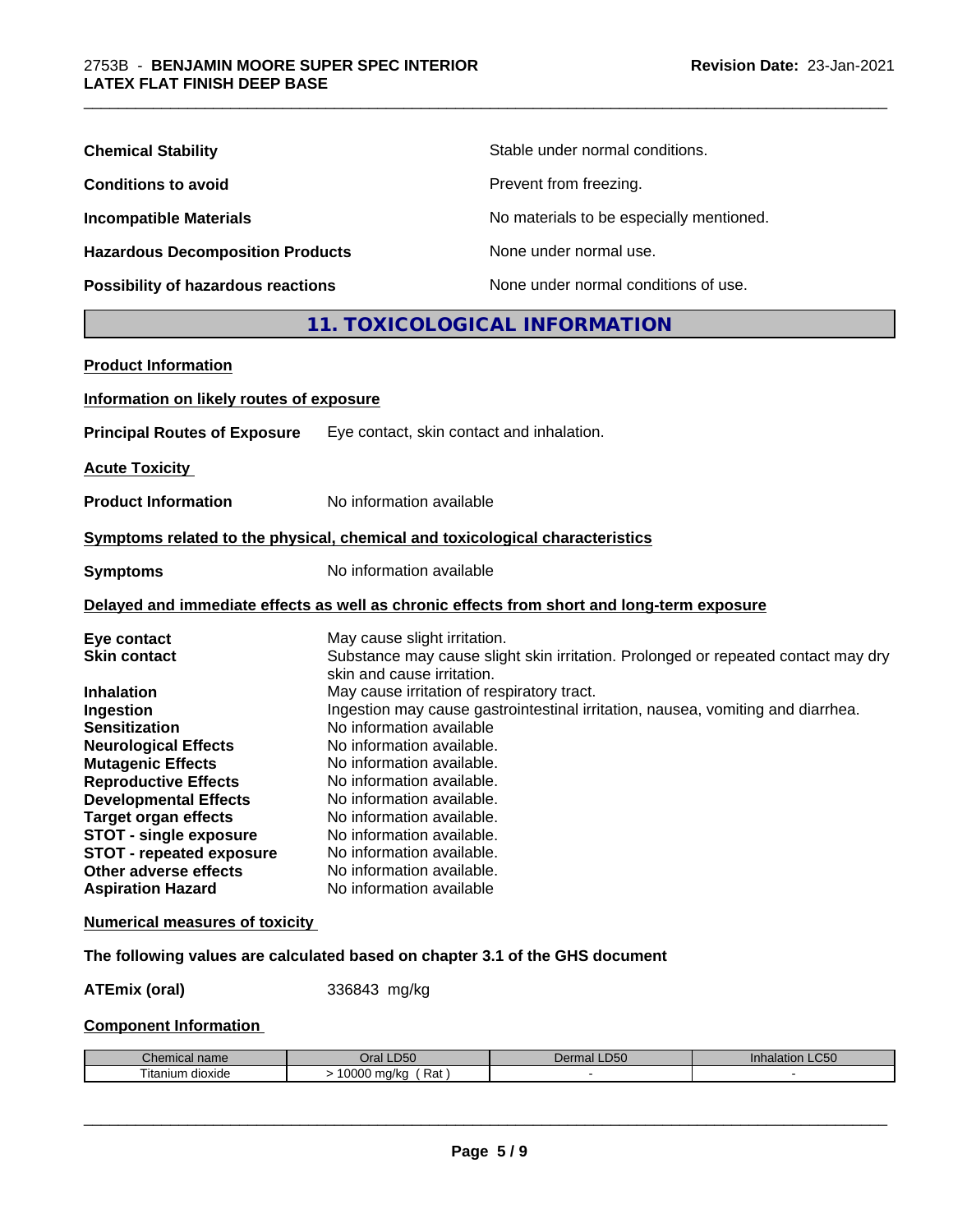#### 2753B - **BENJAMIN MOORE SUPER SPEC INTERIOR LATEX FLAT FINISH DEEP BASE**

| ---<br>г.<br>くろに |  |  |
|------------------|--|--|

\_\_\_\_\_\_\_\_\_\_\_\_\_\_\_\_\_\_\_\_\_\_\_\_\_\_\_\_\_\_\_\_\_\_\_\_\_\_\_\_\_\_\_\_\_\_\_\_\_\_\_\_\_\_\_\_\_\_\_\_\_\_\_\_\_\_\_\_\_\_\_\_\_\_\_\_\_\_\_\_\_\_\_\_\_\_\_\_\_\_\_\_\_

#### **Chronic Toxicity**

#### **Carcinogenicity**

*The information below indicateswhether each agency has listed any ingredient as a carcinogen:.*

| <b>Chemical name</b>             | <b>IARC</b>                      | <b>NTP</b> | OSHA   |
|----------------------------------|----------------------------------|------------|--------|
|                                  | . .<br>2B<br>: Human<br>Possible |            | Listed |
| .<br>, dioxide<br><b>itanium</b> | Carcinoɑen                       |            |        |

• Although IARC has classified titanium dioxide as possibly carcinogenic to humans (2B), their summary concludes: "No significant exposure to titanium dioxide is thought to occur during the use of products in which titanium dioxide is bound to other materials, such as paint."

#### **Legend**

IARC - International Agency for Research on Cancer NTP - National Toxicity Program OSHA - Occupational Safety & Health Administration

**12. ECOLOGICAL INFORMATION**

# **Ecotoxicity Effects**

The environmental impact of this product has not been fully investigated.

# **Product Information**

### **Acute Toxicity to Fish**

No information available

#### **Acute Toxicity to Aquatic Invertebrates**

No information available

#### **Acute Toxicity to Aquatic Plants**

No information available

#### **Persistence / Degradability**

No information available.

#### **Bioaccumulation**

No information available.

#### **Mobility in Environmental Media**

No information available.

### **Ozone**

No information available

### **Component Information**

#### **Acute Toxicity to Fish**

Titanium dioxide  $LC50:$  > 1000 mg/L (Fathead Minnow - 96 hr.)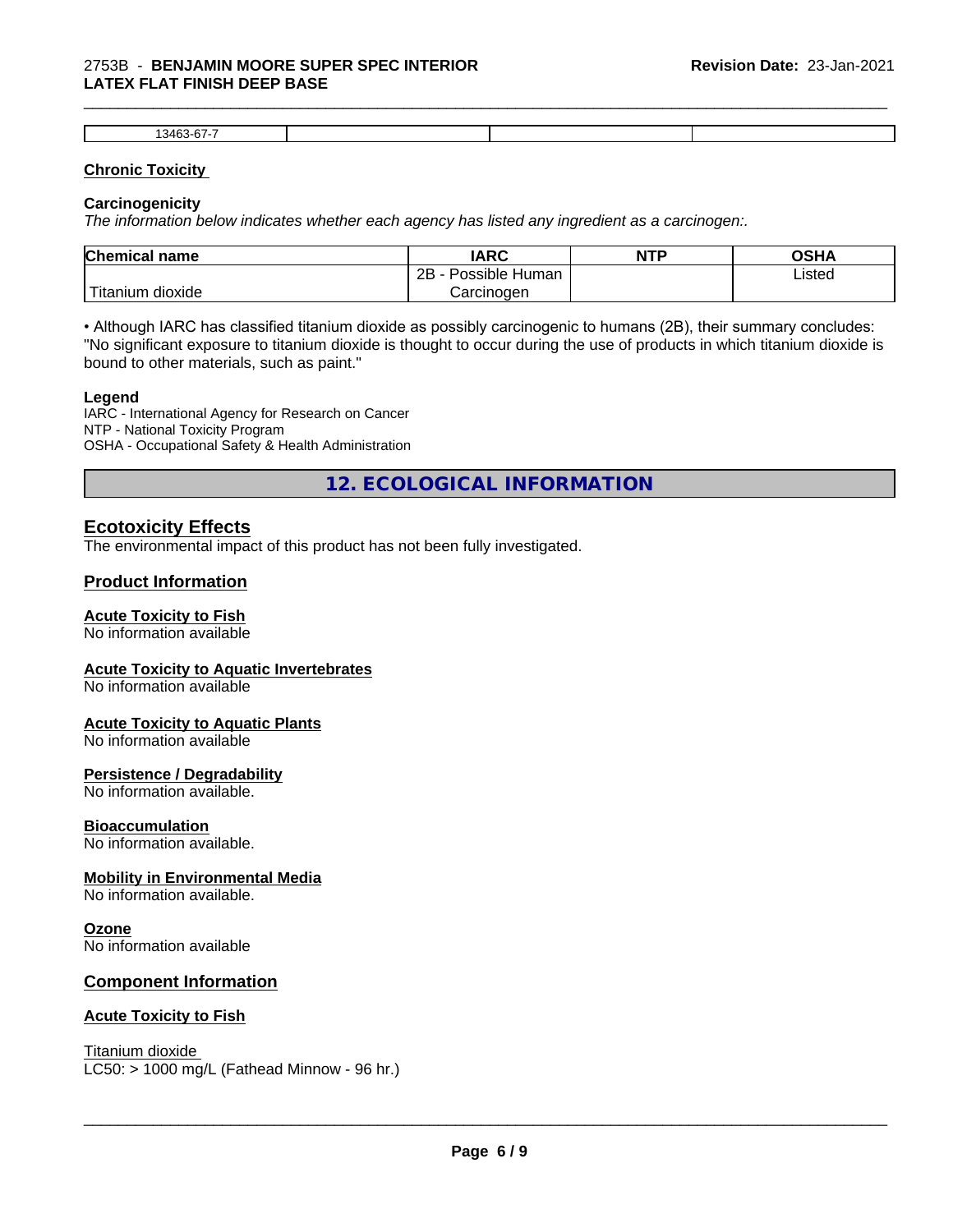# **Acute Toxicity to Aquatic Invertebrates**

No information available

#### **Acute Toxicity to Aquatic Plants**

No information available

|                              | 13. DISPOSAL CONSIDERATIONS                                                                                                                                                                                               |  |
|------------------------------|---------------------------------------------------------------------------------------------------------------------------------------------------------------------------------------------------------------------------|--|
| <b>Waste Disposal Method</b> | Dispose of in accordance with federal, state, and local regulations. Local<br>requirements may vary, consult your sanitation department or state-designated<br>environmental protection agency for more disposal options. |  |
|                              | 14. TRANSPORT INFORMATION                                                                                                                                                                                                 |  |
| <b>DOT</b>                   | Not regulated                                                                                                                                                                                                             |  |
| <b>ICAO/IATA</b>             | Not regulated                                                                                                                                                                                                             |  |
| <b>IMDG/IMO</b>              | Not regulated                                                                                                                                                                                                             |  |
|                              | <b>15. REGULATORY INFORMATION</b>                                                                                                                                                                                         |  |

\_\_\_\_\_\_\_\_\_\_\_\_\_\_\_\_\_\_\_\_\_\_\_\_\_\_\_\_\_\_\_\_\_\_\_\_\_\_\_\_\_\_\_\_\_\_\_\_\_\_\_\_\_\_\_\_\_\_\_\_\_\_\_\_\_\_\_\_\_\_\_\_\_\_\_\_\_\_\_\_\_\_\_\_\_\_\_\_\_\_\_\_\_

### **International Inventories**

| <b>TSCA: United States</b> | Yes - All components are listed or exempt. |
|----------------------------|--------------------------------------------|
| <b>DSL: Canada</b>         | Yes - All components are listed or exempt. |

# **Federal Regulations**

#### **SARA 311/312 hazardous categorization**

| No |
|----|
| Nο |
| No |
| Nο |
| N٥ |
|    |

### **SARA 313**

Section 313 of Title III of the Superfund Amendments and Reauthorization Act of 1986 (SARA). This product contains a chemical or chemicals which are subject to the reporting requirements of the Act and Title 40 of the Code of Federal Regulations, Part 372:

*None*

# **Clean Air Act,Section 112 Hazardous Air Pollutants (HAPs) (see 40 CFR 61)**

This product contains the following HAPs: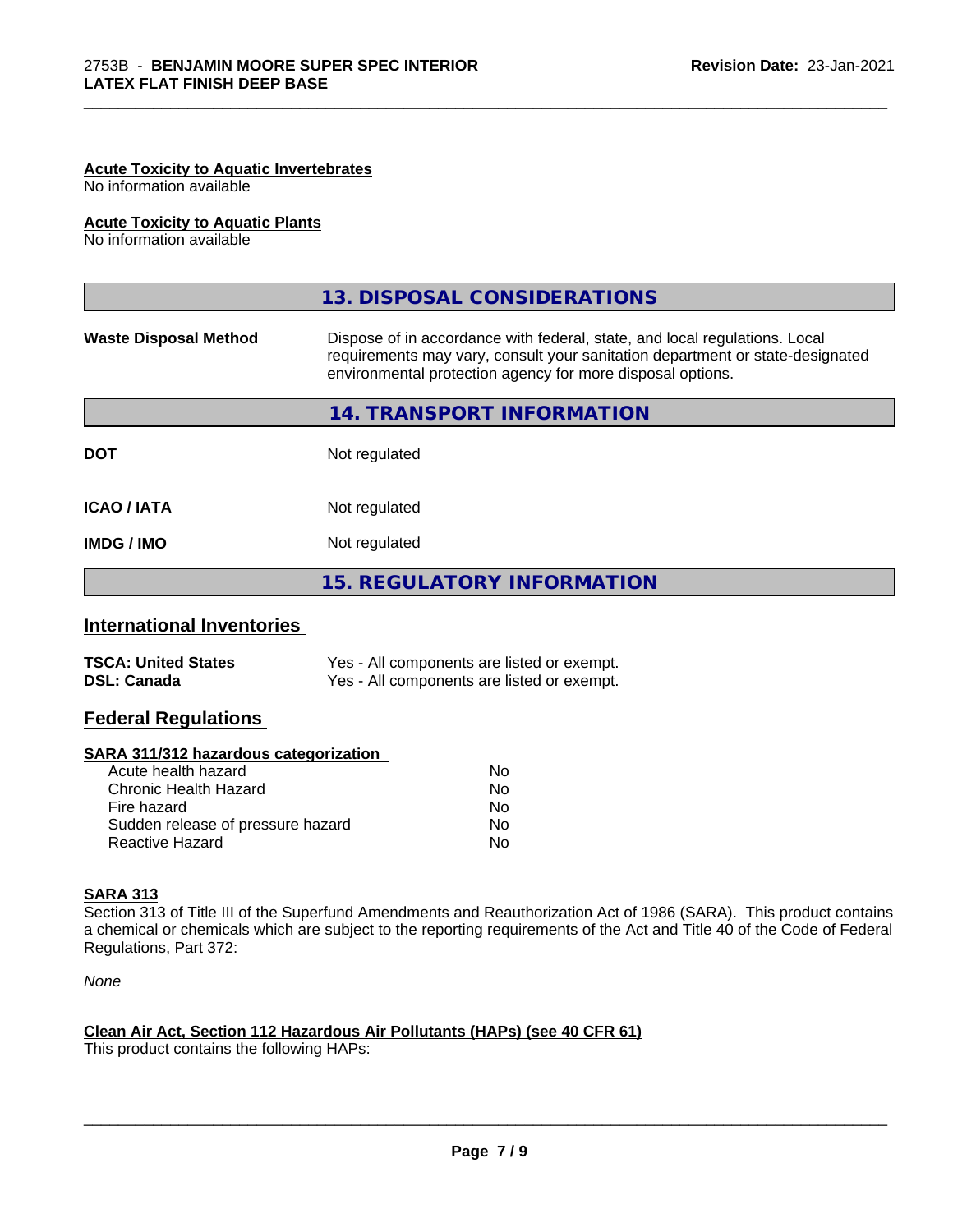*None*

# **US State Regulations**

#### **California Proposition 65**

**AN** WARNING: Cancer and Reproductive Harm– www.P65warnings.ca.gov

#### **State Right-to-Know**

| <b>Chemical name</b> | <b>Massachusetts</b> | <b>New Jersey</b> | Pennsylvania |
|----------------------|----------------------|-------------------|--------------|
| ∟imestone            |                      |                   |              |
| Titanium dioxide     |                      |                   |              |
| Diatomaceous earth   |                      |                   |              |

\_\_\_\_\_\_\_\_\_\_\_\_\_\_\_\_\_\_\_\_\_\_\_\_\_\_\_\_\_\_\_\_\_\_\_\_\_\_\_\_\_\_\_\_\_\_\_\_\_\_\_\_\_\_\_\_\_\_\_\_\_\_\_\_\_\_\_\_\_\_\_\_\_\_\_\_\_\_\_\_\_\_\_\_\_\_\_\_\_\_\_\_\_

#### **Legend**

X - Listed

| 16. OTHER INFORMATION                                                                                                           |                                                    |                                                                            |                      |                                                                                                                                               |
|---------------------------------------------------------------------------------------------------------------------------------|----------------------------------------------------|----------------------------------------------------------------------------|----------------------|-----------------------------------------------------------------------------------------------------------------------------------------------|
| HMIS -                                                                                                                          | Health: 1                                          | <b>Flammability: 0</b>                                                     | <b>Reactivity: 0</b> | $PPE: -$                                                                                                                                      |
| <b>HMIS Legend</b><br>0 - Minimal Hazard<br>1 - Slight Hazard<br>2 - Moderate Hazard<br>3 - Serious Hazard<br>4 - Severe Hazard |                                                    |                                                                            |                      |                                                                                                                                               |
| * - Chronic Hazard                                                                                                              |                                                    |                                                                            |                      |                                                                                                                                               |
|                                                                                                                                 | present under the actual normal conditions of use. | X - Consult your supervisor or S.O.P. for "Special" handling instructions. |                      | Note: The PPE rating has intentionally been left blank. Choose appropriate PPE that will protect employees from the hazards the material will |

*Caution: HMISÒ ratings are based on a 0-4 rating scale, with 0 representing minimal hazards or risks, and 4 representing significant hazards or risks. Although HMISÒ ratings are not required on MSDSs under 29 CFR 1910.1200, the preparer, has chosen to provide them. HMISÒ ratings are to be used only in conjunction with a fully implemented HMISÒ program by workers who have received appropriate HMISÒ training. HMISÒ is a registered trade and service mark of the NPCA. HMISÒ materials may be purchased exclusively from J. J. Keller (800) 327-6868.*

 **WARNING!** If you scrape, sand, or remove old paint, you may release lead dust. LEAD IS TOXIC. EXPOSURE TO LEAD DUST CAN CAUSE SERIOUS ILLNESS, SUCH AS BRAIN DAMAGE, ESPECIALLY IN CHILDREN. PREGNANT WOMEN SHOULD ALSO AVOID EXPOSURE. Wear a NIOSH approved respirator to control lead exposure. Clean up carefully with a HEPA vacuum and a wet mop. Before you start, find out how to protect yourself and your family by contacting the National Lead Information Hotline at 1-800-424-LEAD or log on to www.epa.gov/lead.

**Prepared By** Product Stewardship Department Benjamin Moore & Co. 101 Paragon Drive Montvale, NJ 07645 800-225-5554